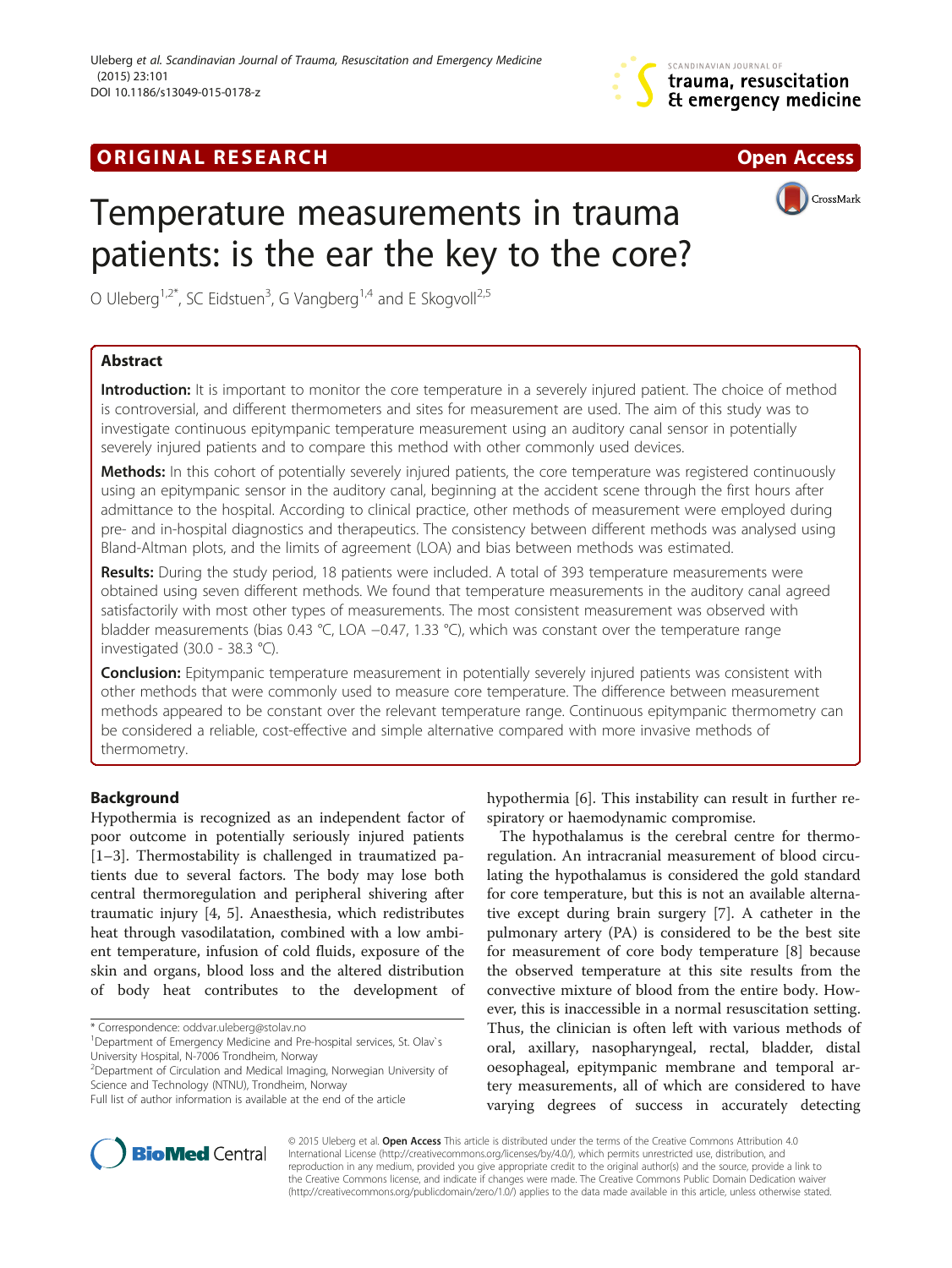temperature. Numerous studies have compared vario modes of thermometry with inconsistent results [[9](#page-6-0)–[23](#page-6-0)]. Ideally, the temperature measurement should be simp harmless, non-invasive, time efficient, cost-effective and technique-independent. Finally, it should reflect co body temperature as precisely as possible without being noticeably influenced by the ambient temperature. particular, this applies to the pre-hospital setting.  $A$ though we are in a period of ongoing implementation advanced medical technology, no standard methods a currently being developed to measure body temperature during resuscitation [\[7](#page-6-0), [24](#page-6-0), [25\]](#page-6-0). Previous studies compa ing different methods of temperature measurement have been limited by their design due to the lack of a continuous measurement of the patient in an in-hospit environment and/or criteria excluding potential physiological deranged patients [[17, 19, 22\]](#page-6-0).

The aim of this study was to investigate epitympan temperature measurement using an ear canal sensor potentially severely injured patients in a real-life setting and then comparing our results with those obtained using other commonly used devices. This study did n aim to conclude any superiority of the temperature d vices. Instead, we aimed to determine whether continu ous auditory canal measurement is reliable when dealing with injured patients.

#### Methods

#### Study setting

This study examined potentially severely injured patients who were admitted by the local helicopter emergency medical services (HEMS) to St Olav's University Hospital in Trondheim, Norway. This hospital is an urban, academic teaching hospital, which serves as the regional level 1 trauma centre. The regional Emergency Medical Coordination Centre (EMCC), which is located at St. Olav's Hospital, receives emergency calls and coordinates land and air ambulances in the region. HEMS is located outside the city centre and is staffed by an anaesthesiologist and paramedic who respond by helicopter or a rapid response car to severely injured or ill patients. Dispatch follows predefined criteria as well as at the discretion of the physician on call. Potentially severely injured patients are defined according to standard procedure and criteria for trauma team activation (TTA) (Table 1).

#### Study design

This study was conducted as a prospective observational cohort study of potentially severely injured patients. Patients who were potentially severely injured were defined as potentially having attained life-threatening injuries following the criteria described in Table 1. We aimed to measure the core temperature of severely injured

# Table 1 Trauma team activation (TTA) criteria at St. Olav's

| Table T frauma team activation (FTA) chiena at St. Oldy's<br>University Hospital                                                                                                                                                                                                                                                                                                                                                                                                                                                                                                                                                                |
|-------------------------------------------------------------------------------------------------------------------------------------------------------------------------------------------------------------------------------------------------------------------------------------------------------------------------------------------------------------------------------------------------------------------------------------------------------------------------------------------------------------------------------------------------------------------------------------------------------------------------------------------------|
| Physiologic and anatomic criteria (PA)                                                                                                                                                                                                                                                                                                                                                                                                                                                                                                                                                                                                          |
| • Airway obstruction<br>• Respiratory rate $> 29$ or $< 10$<br>· Systolic blood pressure < 90 mmHg<br>• Glasgow Coma Scale < 14 and one criteria of mechanism of injury<br>(MOI)<br>• Severe injury to two or more organ systems<br>• Severe haemorrhage<br>• Flail-chest<br>• Dislocated pelvic injury<br>· Fracture to two or more long bones<br>· Penetrating injury proximal to knee/elbow<br>· Traumatic neurological injury<br>• Crush-injury/amputation proximal to wrist/ankle<br>• Burns BSA $> 15\%$ in adults and $> 10\%$ in children<br>· Increased airway obstruction<br>· Increased abnormal respiration<br>• Increased cyanosis |
| Mechanisms of injury (MOI)<br>• Ejection from vehicle<br>· Injury caused by electricity<br>• Pedestrian run over or thrown over vehicle at impact<br>• Children hit by vehicle > 30 km/h<br>$\cdot$ Fall $> 5$ meters, adults<br>$\cdot$ Fall $> 3$ meters, children<br>• Fatality in same vehicle<br>• Entrapment<br>• Roll-over<br>• Vehicle speed $> 60$ km/h<br>• Vehicle compartment compressed > 30 cm or substantial<br>deformation                                                                                                                                                                                                      |

- Entrapment in avalanche
- Hypothermia

Hospital transfer

• Transfer from other hospitals within < 24 hours of injury

patients from the scene of the accident to the final disposition in the intensive care unit (registered in clinicaltrials.gov NCT01006837). The thermometry method employed was epitympanic, which used a suitable thermistor and electronic logger. We included patients from the  $6<sup>th</sup>$  of June 2009 until the  $31<sup>st</sup>$  of August 2012. Patients were eligible for inclusion if all of the following criteria were fulfilled: 1) if they were identified as having a potentially severe injury as defined by the TTA criteria and were alive upon hospital admission (Table 1), 2) if they were attended by the HEMS on-scene, 3) if a trained research personnel (project coordinator) was present, 4) if in-hospital temperature measurements were performed, 5) if the injury severity score (ISS)  $\geq$  9, and 6) if consent was obtained. Exclusion criteria were inter-hospital transfers, death of the patient outside the hospital and patients treated and evaluated on scene by a HEMS physician as not being potentially severely injured. Patients with only two temperature methods and with fewer than five simultaneous measurements were also excluded.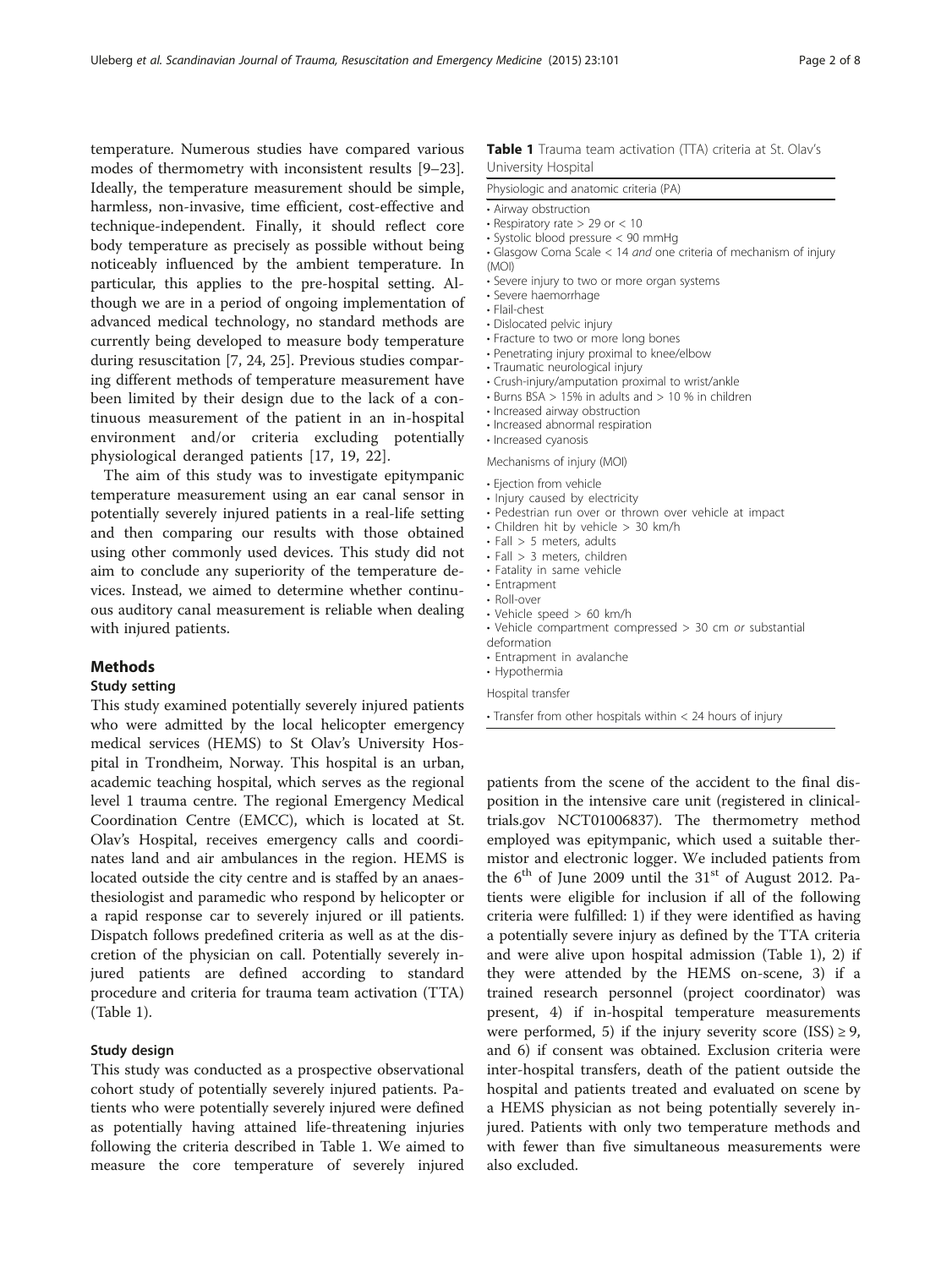During the study period, a project coordinator was stationed at the HEMS base during the day time and for a random number of nights. When the service was dispatched, pre-departure information provided by the EMCC and criteria defining potential severe injury determined if the patient was eligible for pre-inclusion. Pre-inclusion was defined as the possibility of severe injury likely requiring HEMS treatment from the scene until admission to the hospital and the presence of a project coordinator. On scene, the medical crew performed the initial diagnostic and life-saving interventions while the project coordinator established the epitympanic temperature measurement using an earcanal sensor. Additional temperature measurements (rectal, temporal, nasopharyngeal, oesophageal or bladder) were performed routinely according to clinical practice by medical personnel on duty when clinically indicated. Epitympanic measurements were performed continuously from establishment on scene, during assessment of the trauma team, until potential interventions in the operating theatre and/or ICU.

Pre-hospital operational and medical patient documentation was routinely collected using the National Standard Reporting Template for air ambulance services [[25\]](#page-6-0). In-hospital patient data reporting the treatment level (emergency department, operating theatre and/or intensive care unit (ICU), outcome (dead/alive) and injury severity) were obtained from electronic hospital records. Injury severity was described using the Abbreviated Injury Scale 2005 (AIS 2005 – Association for the Advancement of Automotive Medicine), and both the Injury Severity Score (ISS) and New Injury Severity Score were calculated for each patient [[26, 27\]](#page-6-0).

#### Temperature measurements

The ear canal sensors used were Smiths<sup>®</sup> thermistor (Smiths Medical, UK) and thermocouple with accuracies of  $\pm$  0.2 and  $\pm$  0.3 °C, respectively. These were precalibrated by the manufacturer and further calibration of these disposables and the logger itself was not performed during the study period. Two different data loggers were used during the time period. A Spectrum Logger® (VER-ITEQ, Canada) and a KTT 300 Kistock<sup>®</sup> logger (Kimo Instruments, Sweden), both of which were set to continuously record temperatures measured every 30 s. Measurements could not be visually read during the treatment phase, and the measurements did not therefore provide on-site medical personnel with any additional information. The Smiths<sup>®</sup> thermistors (400 series) (Smiths Medical, UK) were compatible with commonly used monitors within Norwegian HEMS. For purposes of further description in this study, the "tymp" temperature refers to this continuous thermistor/thermocouple thermometry in the auditory canal.

Patients who arrive at the emergency room at St Olav's Hospital routinely have their body temperature documented during the trauma team examination. The core temperature is measured by various other methods, including rectal (rect), temporal artery (tempo), oesophageal (oeso), nasopharyngeal (naso), bladder and infrared tympanic (IRtymp) devices. In this study, measurements that were not automatically saved by the data logger were registered on a form and linked to the correct time. Because epitympanic measurements were available every 30 s for all patients throughout the periods investigated, we selected the temperatures to be compared based on measurements obtained using any other method and linked these results to the simultaneously measured epitympanic temperature.

In patients where a urinary bladder thermistor catheter was inserted after admittance to the hospital, the core temperature obtained using two different methods were simultaneously measured during parts of the period under investigation. A device consisting of an indwelling bladder catheter with a thermistor wire was used to obtain the temperature measurements. The catheters used were Rüsch™ sensors (series 400) (Teleflex Medical, Ireland) with an accuracy of +0.1 °C, −0.2 °C. The temperature was not logged automatically; instead, they were displayed on a monitor and documented manually at irregular time intervals.

For standard auditory temperature measurement, an infrared tympanic thermometer Braun Thermo Scan™ type 6021 (KazEurope SA, Germany) was used. This thermometer displays a temperature ranging from 20– 42.2 °C and an accuracy of  $\pm 0.2$  °C. The thermometer is a noncontact infrared thermometer that is placed partway into the auditory canal and is equipped with a sensor that detects emitted thermal radiation. Nasal, rectal and oesophageal temperature was measured using Philips™ single thermistor temperature probes (BiocareMed, California USA). Temporal artery thermometer measurements were performed using two different devices: the Exergen Temporal Scanner™ (Exergen Corporation, Massachusetts, USA) and the Light Touch™ LTX-1 (Exergen Corporation, Massachusetts, USA). These devices performed an infrared measurement of the skin temperature above the superficial temporal artery. This artery rises from the carotid artery, which in turn originates from the bifurcation of the aorta. Both thermometers have an accuracy of  $\pm$  0.1 °C.

#### Data analysis

The median and interquartile range (IQR) was used to described ISS and NISS. Comparisons of clinical measurement methods were performed according to recommendations provided by Bland and Altman [[28](#page-6-0), [29](#page-6-0)]. Bland-Altman (BA) plots are used to describe and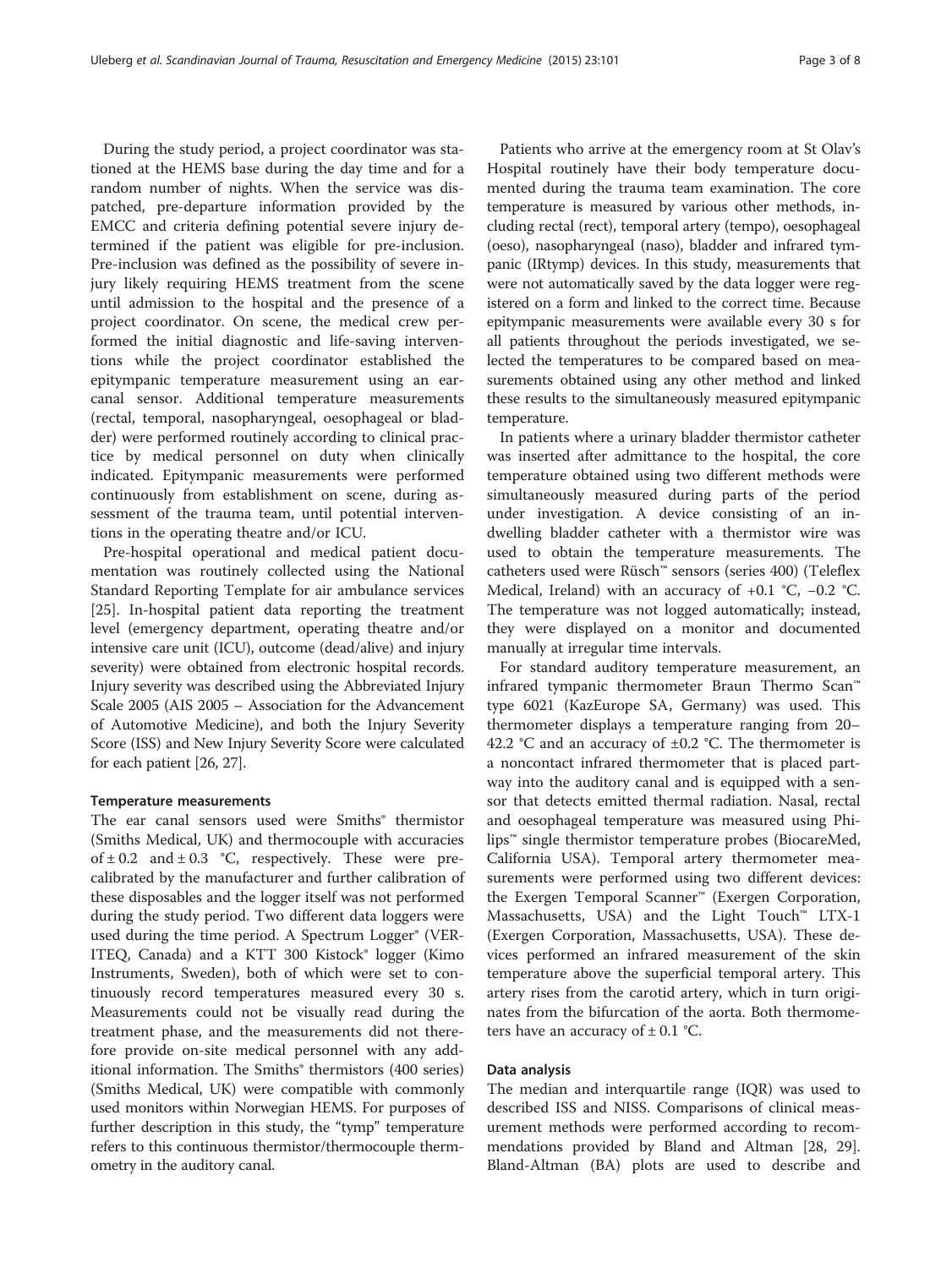compare the agreement between two methods of measurement on the same subject and avoid any assumption that one method is "better" than the other. Each entry of the plot represents the average of two corresponding readings (x-axis) plotted against the difference between the readings (y-axis). Using this method, we could determine whether the difference between the methods is acceptable and whether or not the difference is constant across the measurement range. The small-dashed lines represent the upper and lower 95 % limits of agreement (LOA), corresponding to  $\pm$  1.96 SD of the differences. The long-dashed line in between the values is the bias line (mean difference). If the bias line differed significantly from the zero-line, then this indicated the presence of a fixed bias. If the LOAs may be considered acceptable from a clinical perspective, then the two methods could be used interchangeably.

The mean difference and standard deviation (SD) of the difference were used to calculate the upper and lower limits of agreement (LOA) based on the onesample *t*-test, which analysed the mean difference (bias) to assess whether the bias was significantly different from 0 (zero). Here, the limit of agreement is understood to represent 95 % of the differences between the two measurement methods, which was equivalent to +/− 2 SD. Bias in this context is namely the average difference between the two measurement methods, which is to be interpreted as the average difference and is equivalent with the mean. Data analysis was performed using statistical software (IBM Corp., released 2012 SPSS Statistics for Windows, Version 21.0.0.2, IBM Corporation, Armonk, NY, USA).

#### Ethical considerations

The study was approved by the Regional Committees for Medical Research Ethics in Norway (REK 2009/1263). Patients or their next-of-kin provided their permission for the analysis of their clinical course, including temperature measurements. All data were treated confidentially and analysed anonymously.

#### Results

#### Total study population

A total of 55 dispatches were performed, out of which 27 patients were excluded due to death on scene, were evaluated as not severely injured by the HEMS physician, or were unable to have measurement initiated on scene. Ten patients were excluded due to less than 5 concurrent temperature measurements during the initial treatment phase. Eighteen patients (ten males and eight females) were included in the study for final analysis. The mean age of the patients was 36 years (range 12 – 82). The median ISS in patients was 22.5 (IQR 16– 30),

and the median NISS was  $28$  (IQR  $17 - 36$ ) (Table 2). A total of 16 (89 %) patients survived to discharge.

#### Temperature measurements

A total of 393 temperature measurements were performed using seven different methods, which constituted the data. Independent of the method used, the lowest and highest recorded temperatures were 30.0 °C and 38.3 °C, respectively (Table [3](#page-4-0)). The number of measurements differed substantially between the methods  $(n =$ 189 tympanic and  $n = 3$  rectal). Of the methods used regularly within the hospital, bladder temperature was the most common  $(n = 112)$ . More invasive methods, such as rectal ( $n = 3$ ) and oesophageal ( $n = 5$ ), were used less frequently (Table [3\)](#page-4-0). In one patient, four different methods were used. A cross tabulation of the number of measurements, methods and contributing patients is provided in Table [3.](#page-4-0) A comparison of the different locations/methods of measurements to continuous tympanic measurement revealed that the smallest mean difference (bias) was between the nasopharyngeal and tympanic measurements (0.03), whereas the largest difference was observed between the oesophageal and tympanic measurements (0.78) (Fig. [1/](#page-4-0)Table [4\)](#page-5-0). Across all methods, the average differences (bias) were relatively similar. A comparison of the nasopharyngeal and tympanic measurements resulted in a nearly perfect match for mean difference (bias 0.03 °C and LOA - 0.65, 0.71 °C).

**Table 2** Injury severity of patients included ( $n = 18$ )

| Patient | <b>ISS</b> | <b>NISS</b> | AIS $\geq$ 3 by anatomical region |
|---------|------------|-------------|-----------------------------------|
| 1       | 45         | 50          | Head/lower extremity              |
| 2       | 38         | 43          | Head/lower extremity              |
| 3       | 34         | 34          | Head/spine/lower extremity        |
| $4*$    | 30         | 59          | Head                              |
| $5*$    | 29         | 41          | Head/thorax                       |
| 6       | 29         | 29          | Thorax/abdomen                    |
| 7       | 27         | 27          | Head/face/neck/thorax             |
| 8       | 26         | 29          | Head/thorax                       |
| 9       | 24         | 34          | Head                              |
| 10      | 21         | 29          | Head                              |
| 11      | 21         | 24          | Thorax/spine                      |
| 12      | 17         | 17          | Thorax                            |
| 13      | 17         | 17          | Thorax                            |
| 14      | 17         | 17          | Thorax                            |
| 15      | 14         | 17          | Thorax                            |
| 16      | 13         | 22          | Abdomen                           |
| 17      | 12         | 12          | none                              |
| 18      | 9          | 9           | External                          |

ISS: Injury Severity Score; NISS: New Injury Severity Score \*: died before discharge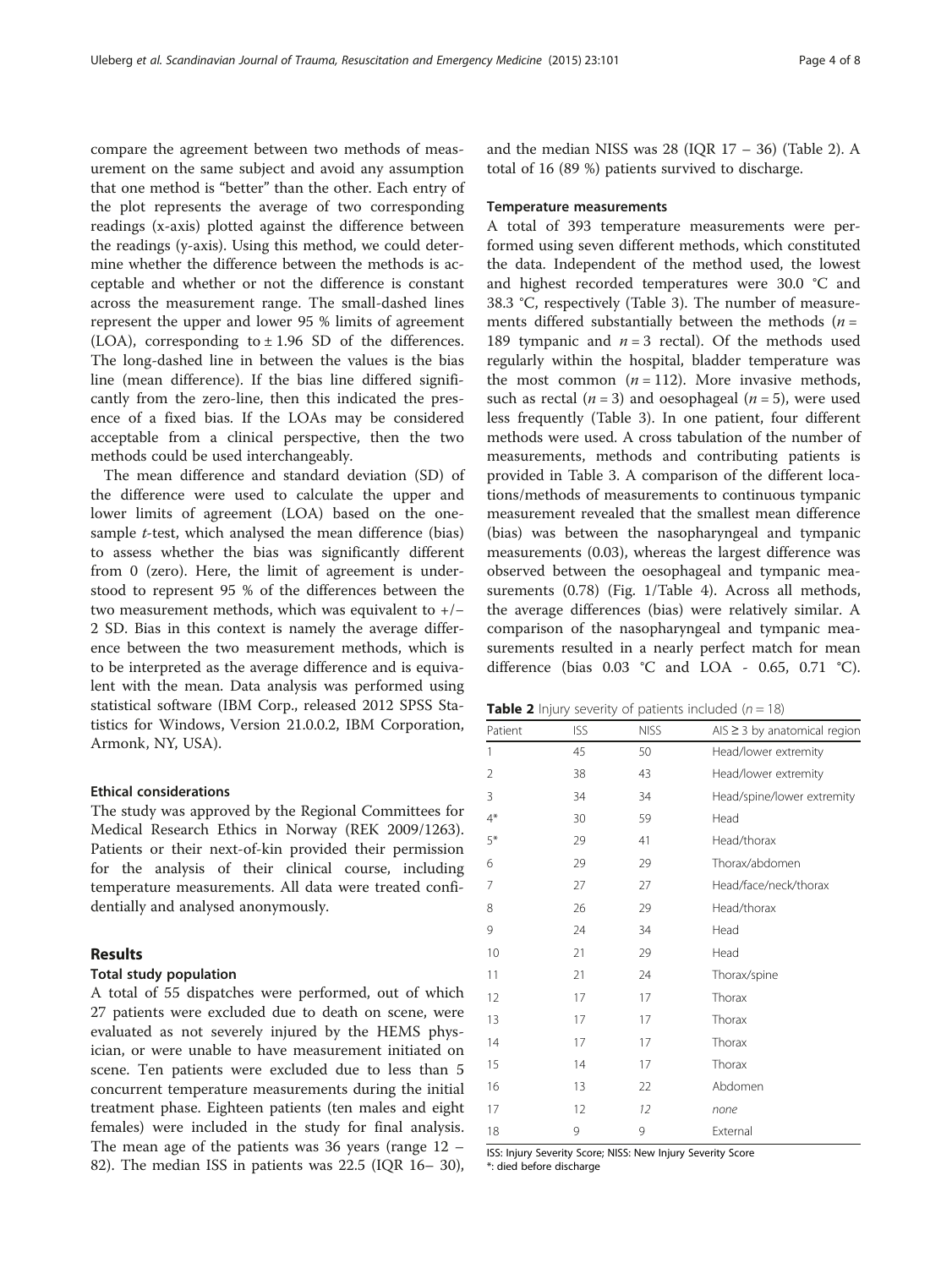|               | Min/max C | Tymp     | Bladder | Tempo  | <b>IRtymp</b> | Rect | Oeso | Naso     |
|---------------|-----------|----------|---------|--------|---------------|------|------|----------|
| Tymp          | 31.0/37.9 | 189 (18) | 111(10) | 20(17) | 23(9)         | 3(2) | 5(1) | 40(2)    |
| Bladder       | 31.9/38.3 | 111(10)  | 112(10) |        | 15(6)         |      |      | 1(1)     |
| Tempo         | 30.0/37.3 | 20(17)   |         | 20(16) | 1(1)          |      |      |          |
| <b>IRtymp</b> | 33.2/37.6 | 23(9)    | 15(6)   | 1(1)   | 23(9)         |      |      |          |
| Rect          | 33.4/36.8 | 3(2)     |         |        |               | 3(2) |      |          |
| Oeso          | 36.2/37.3 | 5(1)     |         |        |               |      | 5(1) |          |
| Naso          | 33.0/36.3 | 40(2)    | (1)     |        |               |      |      | 41 $(2)$ |

<span id="page-4-0"></span>**Table 3** Characteristics of measurements with temperature range and number of simultaneous measurements ( $n =$  contributing patients)

However, this comparison originated from a small number of simultaneous measurements. On the basis of the BA plots, we did not visually detect any increase or decrease in the variability over the range of measurements (Fig. 1).

#### Discussion

The main findings in this study revealed that continuously measured temperatures in the auditory canal demonstrated a clinically acceptable agreement with other commonly used methods and that the agreement was constant over the temperature ranges investigated.

The current investigation compared seven modes of temperature measurement in a potentially severely

injured patient. The mean difference (bias) between two methods might be an indication of the true temperature variation between the sites of measurement. Thus, the measurement accuracy seemed to be similar, regardless of whether they were performed at 30.0° or 38.3 °C. The mean differences (bias) across methods were less 1 °C and, except for the temporal method, the limits of agreement were all within 1.21 °C of each other. As long as it gives consistent readings, if a method overestimates or underestimates temperature at the site of interest, it will be useful in reflecting on the changes in temperature. We considered these deviations to be clinically acceptable such that most methods may be used interchangeably.

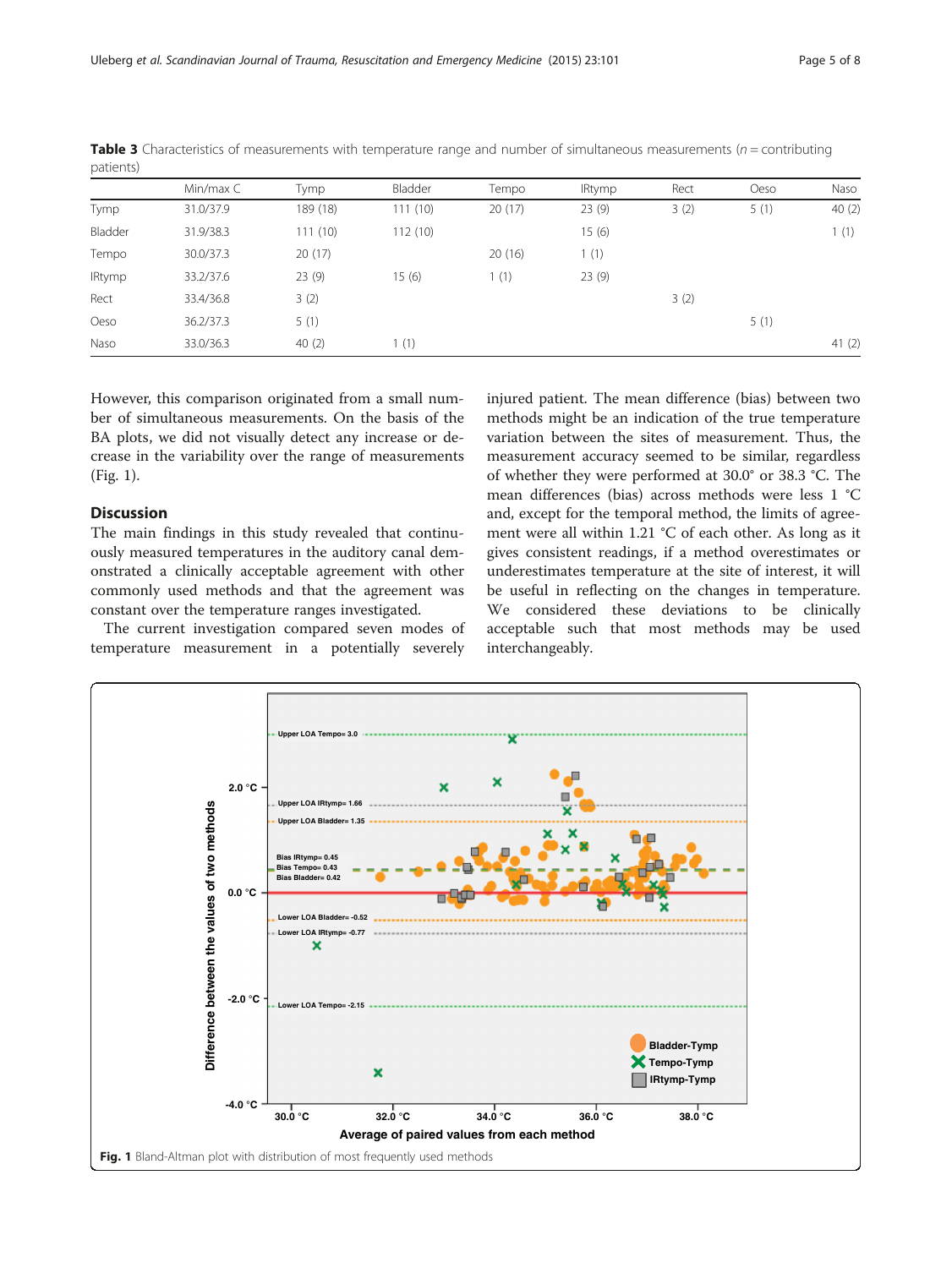| $\cdots$          |     |             |      |               |         |  |  |
|-------------------|-----|-------------|------|---------------|---------|--|--|
| Methods           | n   | <b>Bias</b> | SD   | I OA          | p-value |  |  |
| Bladder           | 111 | 0.42        | 0.48 | $-0.52, 1.35$ | 0.00    |  |  |
| Temporal          | 20  | 0.43        | 1.31 | $-2.15, 3.0$  | 0.16    |  |  |
| <b>IRtymp</b>     | 23  | 0.45        | 0.62 | $-0.77.166$   | 0.00    |  |  |
| Oesophageal       | 5   | 0.78        | 0.31 | 0.17, 1.39    | 0.00    |  |  |
| Naso              | 40  | 0.03        | 0.35 | $-0.65, 0.71$ | 0.57    |  |  |
| Bladder vs IRtymp | 15  | $-0.13$     | 0.36 | $-0.83, 0.57$ | 0.17    |  |  |

<span id="page-5-0"></span>Table 4 Comparison of different methods of measurement ("tymp" as reference value)

The results of our study are relevant for the actual clinical challenge of temperature monitoring in an unstable, traumatized patient. The strength of our study was that all measurements were collected in real-life situations and not under laboratory conditions or during planned surgical procedures in which many conditions that might affect temperature could be optimized. Because we found satisfactory agreement even in this turbulent environment, it supports our assumption that continuous thermometry in the auditory canal is a good method for the evaluation of temperature in an injured patient. A recent investigation by Skaiaa and colleagues found good clinical agreement and precise adjustment, even in substantial hypothermic temperatures (< 28 °C) in patients undergoing cardiac surgery, when comparing epitympanic and heart-lung machine temperature measurements [[30](#page-6-0)]. This was found by using the same equipment for the epitympanic sensor as in our study [[30\]](#page-6-0). The same research group also found the same comparative effect in pre-hospital conditions when testing epitympanic methodology in these conditions on healthy volunteers. A recorded limitation in these studies was a susceptibility to effect modification due to local cooling within the auditory canal; however, this was reduced to a non-significant clinical effect within ten minutes [[30, 31\]](#page-6-0).

On the basis of our findings, the method of auditory canal measurements may be an undervalued option with regard to the choice of methods for temperature measurement in trauma. In 2013, Karlsen et al. found that tympanic thermometers were only sparsely implemented within the air ambulance services [[32\]](#page-7-0). In 2014, the Wilderness Medical Society published guidelines regarding the handling and recognition of accidental hypothermia in a pre-hospital setting [[33\]](#page-7-0). In their recommendations, they suggested two viable solutions for pre-hospital temperature measurements: oesophageal and epitympanic [[33\]](#page-7-0). An oesophageal temperature probe would usually require an intubated patient to accommodate for patient comfort. Rectal temperature measurements are relatively inaccessible when dealing with trauma patients. When dealing with spontaneously breathing patients, the nasopharyngeal probe would be an unsuitable choice due to the air that would constantly pass the probe and affect the temperature. Other more invasive methods are inappropriate during critical care and resuscitation for obvious reasons. Another advantage of the ear probe is that it may be established at any time during patient care. The caregiver will usually have access to the patient's head en-route to hospital, whereas other more invasive methods require an establishment prior to evacuation, a procedure that is rarely prioritized.

Our findings suggest that this method is simple, feasible and reliable. We recommend a prospective study for future investigations, in which measurements are simultaneously performed using several methods over a prolonged period of time. Multiple modalities should be established upon admittance or even earlier to compare the agreement between methods in real-life settings.

As this study has highlighted, the optimal choice of thermometry method for use during resuscitation is not a simple matter. We believe that one of the obstacles for measuring temperatures in patients is the strong belief among health practitioners and layman that 37 °C is the "normal temperature" of humans. Any method showing a lower temperature would intuitively be rejected. Our study shows such a predictable agreement between the compared methods that this belief should be reassessed. However, clinicians may have to "recalibrate" their minds into accepting that a lower temperature may also be correct to utilize this method. The greatest challenge is one of cognition and psychology due to the wellestablished concept that equates 37 °C with the normal temperature of humans [\[34](#page-7-0)].

#### Limitations

The major limitation of this study is that there were relatively few measurements performed by some of the methods and that they were performed over a small time frame. The reason for these limitations is that our study included continuous logging of ear temperature from the accident scene through treatment, while the other measurements were performed at clinical discretion. We acknowledge that the patients also contributed with an uneven number of observations, and it is not known to what degree any specific patient characteristics affected the measurements. Environmental variables, such as air temperature, humidity and insulation of the patients, were not taken into account during the study nor were any of the thermometers calibrated during the period investigated.

The number of patients included ( $n = 18$ ) during a 36month study period may be considered low, but it was mainly due to the low incidence of potential severe injury and strict inclusion criteria. This might also reflect the challenge of performing research involving continuous measurements in a strictly selected patient group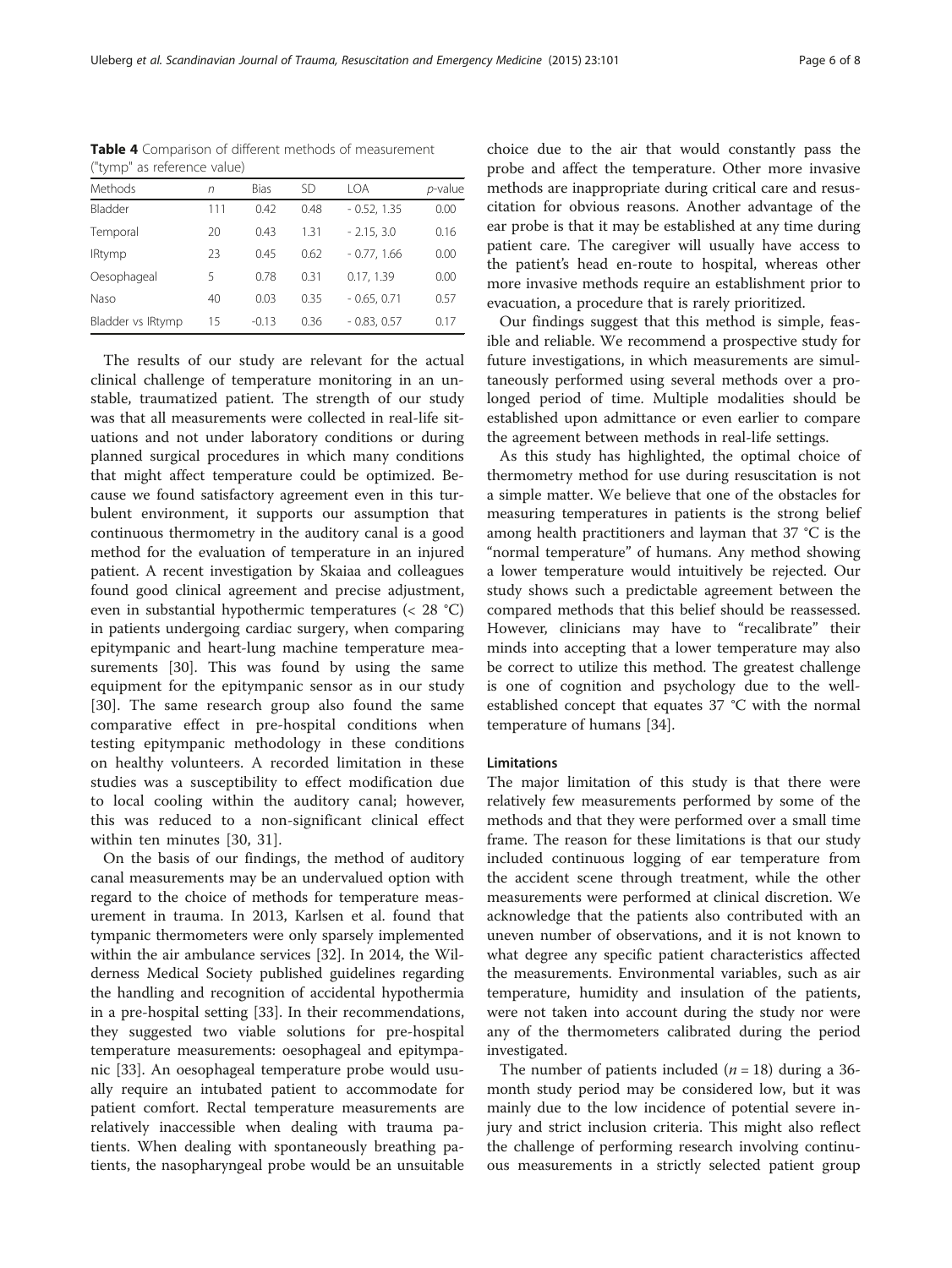<span id="page-6-0"></span>with the potential need for life-saving interventions in a real-life setting. Regarding the different methods' ability to reflect trends, i.e., to track temperature changes, an obvious limitation was that sometimes there were only a few repeated measurements performed using alternative methods. One could argue that the temperature measurements obtained at different sites should be performed using the same method, but this was not feasible due to the variations in equipment adapted to the different modes. The high degree of accuracy for each device as reported by the respective manufacturer (0.1 to 0.2 °C) is the main argument in support of this finding.

#### Conclusion

Epitympanic temperature measurement in potentially severely injured patients is consistent with other methods that are most commonly used to measure core temperature. The difference between measurement methods appeared to be constant over the relevant temperature range. Continuous epitympanic thermometry can be considered a reliable, cost-effective and simple alternative compared with more invasive methods.

#### Competing interest

The authors declare that we have no competing or conflicts of interests to disclose.

#### Authors' contributions

GV, ES and SCE conceived and designed this study. SCE collected the data and obtained patient consent. SCE prepared the figures and performed the data analyses. OU and SCE drafted the manuscript. All authors interpreted the data and critically revised the manuscript. All authors have read and approved the final manuscript.

#### Author details

<sup>1</sup>Department of Emergency Medicine and Pre-hospital services, St. Olav's University Hospital, N-7006 Trondheim, Norway. <sup>2</sup>Department of Circulation and Medical Imaging, Norwegian University of Science and Technology (NTNU), Trondheim, Norway. <sup>3</sup>Faculty of Medicine, Norwegian University of Science and Technology (NTNU), Trondheim, Norway. <sup>4</sup>Norwegian Armed Forces, Medical Services, Sessvollmoen, Norway. <sup>5</sup>Department of Anaesthesiology and Intensive Care Medicine, St. Olav's University Hospital, Trondheim, Norway.

#### Received: 30 June 2015 Accepted: 4 November 2015 Published online: 19 November 2015

#### References

- 1. Wang HE, Callaway CW, Peitzman AB, Tisherman SA. Admission hypothermia and outcome after major trauma. Crit Care Med. 2005;33(6):1296–301.
- 2. Luna GK, Maier RV, Pavlin EG, Anardi D, Copass MK, Oreskovich MR. Incidence and effect of hypothermia in seriously injured patients. J Trauma. 1987;27(9):1014–8.
- 3. Shafi S, Elliott AC, Gentilello L. Is hypothermia simply a marker of shock and injury severity or an independent risk factor for mortality in trauma patients? Analysis of a large national trauma registry. J Trauma. 2005;59(5):1081–5.
- 4. Stoner HB. Thermoregulation after injury. Adv Exp Med Biol. 1972;33:495–9.
- Little RA, Stoner HB. Body temperature after accidental injury. Br J Surg. 1981;68(4):221–4.
- 6. Burch JM, Denton JR, Noble RD. Physiologic rationale for abbreviated laparotomy. Surg Clin North Am. 1997;77(4):779–82.
- 7. Wartzek T, Muhlsteff J, Imhoff M. Temperature measurement. Biomed Tech (Berl). 2011;56(5):241–57.
- 8. Lefrant JY, Muller L, de La Coussaye JE, Benbabaali M, Lebris C, Zeitoun N, et al. Temperature measurement in intensive care patients: comparison of urinary bladder, oesophageal, rectal, axillary, and inguinal methods versus pulmonary artery core method. Intensive Care Med. 2003;29(3):414–8.
- 9. Erickson RS, Kirklin SK. Comparison of ear-based, bladder, oral, and axillary methods for core temperature measurement. Crit Care Med. 1993;21:1528–34.
- 10. Giuliano KK, Giuliano AJ, Scott SS, MacLachlan E, Pysznik E, Elliot S, et al. Temperature measurement in critically ill adults: a comparison of tympanic and oral methods. Am J Crit Care. 2000;9(4):254–61.
- 11. Nierman DM. Core temperature measurement in the intensive care unit. Crit Care Med. 1991;19(6):818–23.
- 12. Robinson JL, Seal RF, Spady DW, Joffres MR. Comparison of esophageal, rectal, axillary, bladder, tympanic, and pulmonary artery temperatures in children. J Pediatr. 1998;133(4):553–6.
- 13. Rubia-Rubia J, Arias A, Sierra A, Aguirre-Jaime A. Measurement of body temperature in adult patients: comparative study of accuracy, reliability and validity of different devices. Int J Nurs Stud. 2011;48(7):872–80.
- 14. Fulbrook P. Core body temperature measurement: a comparison of axilla, tympanic membrane and pulmonary artery blood temperature. Intensive Crit Care Nurs. 1997;13(5):266–72.
- 15. Moran JL, Peter JV, Solomon PJ, Grealy B, Smith T, Ashforth W, et al. Tympanic temperature measurements: are they reliable in the critically ill? A clinical study of measures of agreement. Crit Care Med. 2007;35(1):155–64.
- 16. Haugan B, Langerud AK, Kalvoy H, Froslie KF, Riise E, Kapstad H. Can we trust the new generation of infrared tympanic thermometers in clinical practice? J Clin Nurs. 2013;22(5–6):698–709. doi[:10.1111/j.1365-](http://dx.doi.org/10.1111/j.1365-2702.2012.04077.x) [2702.2012.04077.x.](http://dx.doi.org/10.1111/j.1365-2702.2012.04077.x)
- 17. Carleton E, Fry B, Mulligan A, Bell A, Brossart C. Temporal artery thermometer use in the prehospital setting. CJEM. 2012;14(1):7–13.
- 18. Patel N, Smith CE, Pinchak AC, Hagen JF. Comparison of esophageal, tympanic, and forehead skin temperatures in adult patients. J Clin Anesth. 1996;8(6):462–8.
- 19. Sener S, Karcioglu O, Eken C, Yaylaci S, Ozsarac M. Agreement between axillary, tympanic, and mid-forehead body temperature measurements in adult emergency department patients. Eur J Emerg Med. 2012;19(4):252–6.
- 20. Winslow EH, Cooper SK, Haws DM, Balluck JP, Jones CM, Morse EC, et al. Unplanned perioperative hypothermia and agreement between oral, temporal artery, and bladder temperatures in adult major surgery patients. J Perianesth Nurs. 2012;27(3):165–80.
- 21. Barringer LB, Evans CW, Ingram LL, Tisdale PP, Watson SP, Janken JK. Agreement between temporal artery, oral, and axillary temperature measurements in the perioperative period. J Perianesth Nurs. 2011;26(3):143–50.
- 22. Shin J, Kim J, Song K, Kwak Y. Core temperature measurement in therapeutic hypothermia according to different phases: comparison of bladder, rectal, and tympanic versus pulmonary artery methods. Resuscitation. 2013;84(6):810–7.
- 23. Moran DS, Mendal L. Core temperature measurement: methods and current insights. Sports Med. 2002;32(14):879–85.
- 24. Erickson RS. The continuing question of how best to measure body temperature. Crit Care Med. 1999;27(10):2307–10.
- 25. National Air Ambulance Service. Reporting Scheme. [\[http://](http://www.luftambulanse.no/rapportskjema-luftambulansetjenesten-brukerveiledning) [www.luftambulanse.no/rapportskjema-luftambulansetjenesten](http://www.luftambulanse.no/rapportskjema-luftambulansetjenesten-brukerveiledning)[brukerveiledning\]](http://www.luftambulanse.no/rapportskjema-luftambulansetjenesten-brukerveiledning) (6th of November 2015).
- 26. Baker SP, O'Neill B, Haddon Jr W, Long WB. The injury severity score: a method for describing patients with multiple injuries and evaluating emergency care. J Trauma. 1974;14(3):187–96.
- 27. Osler T, Baker S, Long W. A modification of the injury severity score that both improves accuracy and simplifies scoring. J Trauma. 1997;41:922–6.
- 28. Carstensen B. Comparing and predicting between several methods of measurement. Biostatistics. 2004;5(3):399–413.
- 29. Bland JM, Altman DG. Statistical methods for assessing agreement between two methods of clinical measurement. Lancet. 1986;1(8476):307–10.
- 30. Skaiaa SC, Brattebo G, Thomassen O. Prehospital måling av kjernetemperatur ved hypotermi. NAForum. 2014;3:46.
- 31. Skaiaa SC, Brattebø G, Aßmus J, Thomassen Ø. The impact of environmental factors in pre-hospital thermistor-based tympanic temperature measurement: a pilot field study. Scand J Trauma Resusc Emerg Med. 2015;23:72. doi[:10.1186/s13049-015-0148-5](http://dx.doi.org/10.1186/s13049-015-0148-5).